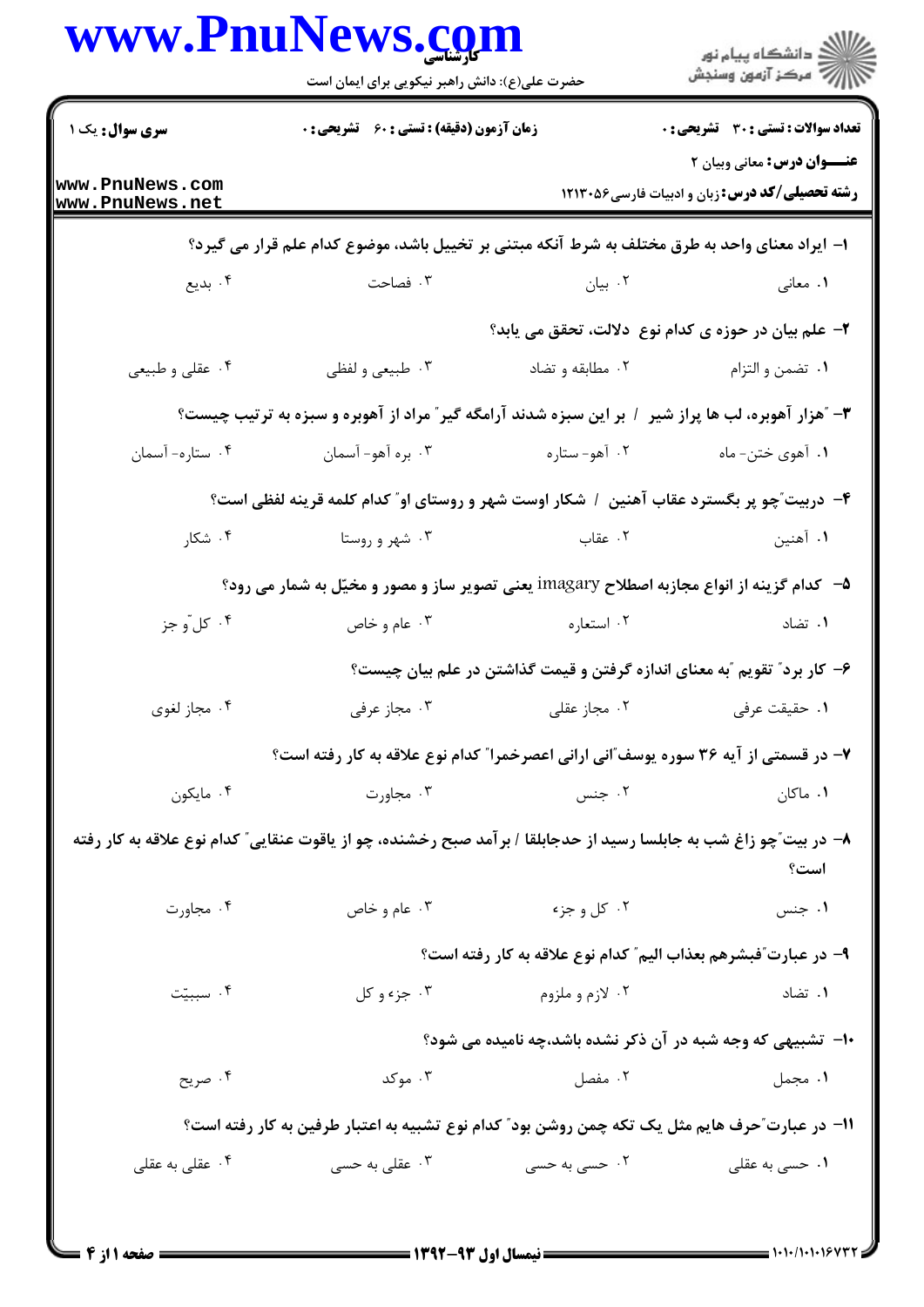## www.PnuNews.com

|                                    | www.Pnulvews.com<br>حضرت علی(ع): دانش راهبر نیکویی برای ایمان است                                                  |                                                                           | ڪ دانشڪاه پيام نور<br>ر∕ مرڪز آزمون وسنڊش                                                   |
|------------------------------------|--------------------------------------------------------------------------------------------------------------------|---------------------------------------------------------------------------|---------------------------------------------------------------------------------------------|
| <b>سری سوال : ۱ یک</b>             | <b>زمان آزمون (دقیقه) : تستی : 60 ٪ تشریحی : 0</b>                                                                 |                                                                           | <b>تعداد سوالات : تستی : 30 ٪ تشریحی : 0</b>                                                |
| www.PnuNews.com<br>www.PnuNews.net |                                                                                                                    |                                                                           | <b>عنـــوان درس:</b> معانی وبیان ۲<br><b>رشته تحصیلی/کد درس:</b> زبان و ادبیات فارسی6۶×۱۲۱۳ |
|                                    |                                                                                                                    |                                                                           | ۱۲- کدام گزینه با بقیه از نظر تشبیه متفاوت است؟                                             |
| ۰۴ بيشه الماس                      | ۰۳ آواز غول                                                                                                        | ۰۲ ماهي زرين                                                              | ۰۱ دریای قیر                                                                                |
|                                    |                                                                                                                    | ۱۳– در کدام گزینه صنعت استخدام به کار رفته است؟                           |                                                                                             |
|                                    | ۰۲ در همش گیسوان چون معما                                                                                          | <b>۱.</b> و من درآیینه می دیدمش که مثل آیینه پاکیزه بود.                  |                                                                                             |
|                                    | ۰۴ رخساره چو گلستان خندان                                                                                          |                                                                           | ۰۳ زندگی درآن وقت صفی از نور و عروسک بود.                                                   |
|                                    |                                                                                                                    |                                                                           | <b>۱۴</b> - کدام گزینه اضافه سمبلیک به شمار می رود؟                                         |
| ۰۴ طبل شکم                         | ۰۳ عقاب جور                                                                                                        | ۰۲ ماهی نفس                                                               | ۱. مصر عزت                                                                                  |
|                                    | ۱۵– در بیت ؒگر نور مه و روشنی شمع تراست / پس کاهش و سوزش من از بهر چراست ؒ کدام نوع تشبیه به لحاظ شکل به کار       |                                                                           | رفته است؟                                                                                   |
| ۰۴ مفروق                           | ۰۳ جمع                                                                                                             | ۰۲ مضمر                                                                   | ۰۱ تسویه                                                                                    |
|                                    |                                                                                                                    | ۱۶- نو کردن تشبیهات مبتذل یعنی تکراری و پیش پا افتاده چگونه صورت می گیرد؟ |                                                                                             |
|                                    | ٠٢ با تشبيهات غير مستقيم                                                                                           |                                                                           | ۰۱ با تشبیه مشروط و تفضیل                                                                   |
|                                    | ۰۴ با تشبیه غیر هنری و مشروط                                                                                       |                                                                           | ۰۳ با تشبیه معکوس یا مقلوب                                                                  |
|                                    | ۱۷– در بیت ّطاووس بین که زاغ خورد وآن گه از گلو / گاورس ریزه های منقا بر افکند ّ کدام نوع استعاره به کار رفته است؟ |                                                                           |                                                                                             |
| ۰۴ مكنييه تخييليه                  | ۰۳ مصرحه مطلقه                                                                                                     | ۰۲ مصرحه مرشّحه                                                           | ۰۱ مصرحه مجرده                                                                              |
|                                    |                                                                                                                    | <b>۱۸</b> – در کدام آرایه ادبی ادعای یکسانی و این همانی است؟              |                                                                                             |
| ۰۴ مجاز                            | ۰۳ کنایه                                                                                                           | ۰۲ تشبیه                                                                  | ۰۱ استعاره                                                                                  |
|                                    |                                                                                                                    | ۱۹- کدام گزینه فرمول استعاره مصرحه مطلقه را بیان می کند؟                  |                                                                                             |
|                                    | ۰۲ مشبه + یکی از ملائمات مشبه به                                                                                   |                                                                           | ۰۱ مشبه به + ملائمات مشبه به و مشبه                                                         |
|                                    | ۰۴ مشبه + ملائمات مشبه و مشبه به                                                                                   |                                                                           | ۰۳ مشبه به + یکی از ملائمات مشبه                                                            |
|                                    | +۲- ً در بیت آهزار نقش برآرد زمانه و نبود/ یکی چنان که در آیینه تصور ماست" کدام نوع استعاره به کار رفته است؟       |                                                                           |                                                                                             |
| ۰۴ وفاقیه                          | ۰۳ تبعیه                                                                                                           | ۰۲ عنادیه                                                                 | ٠١ اصليه                                                                                    |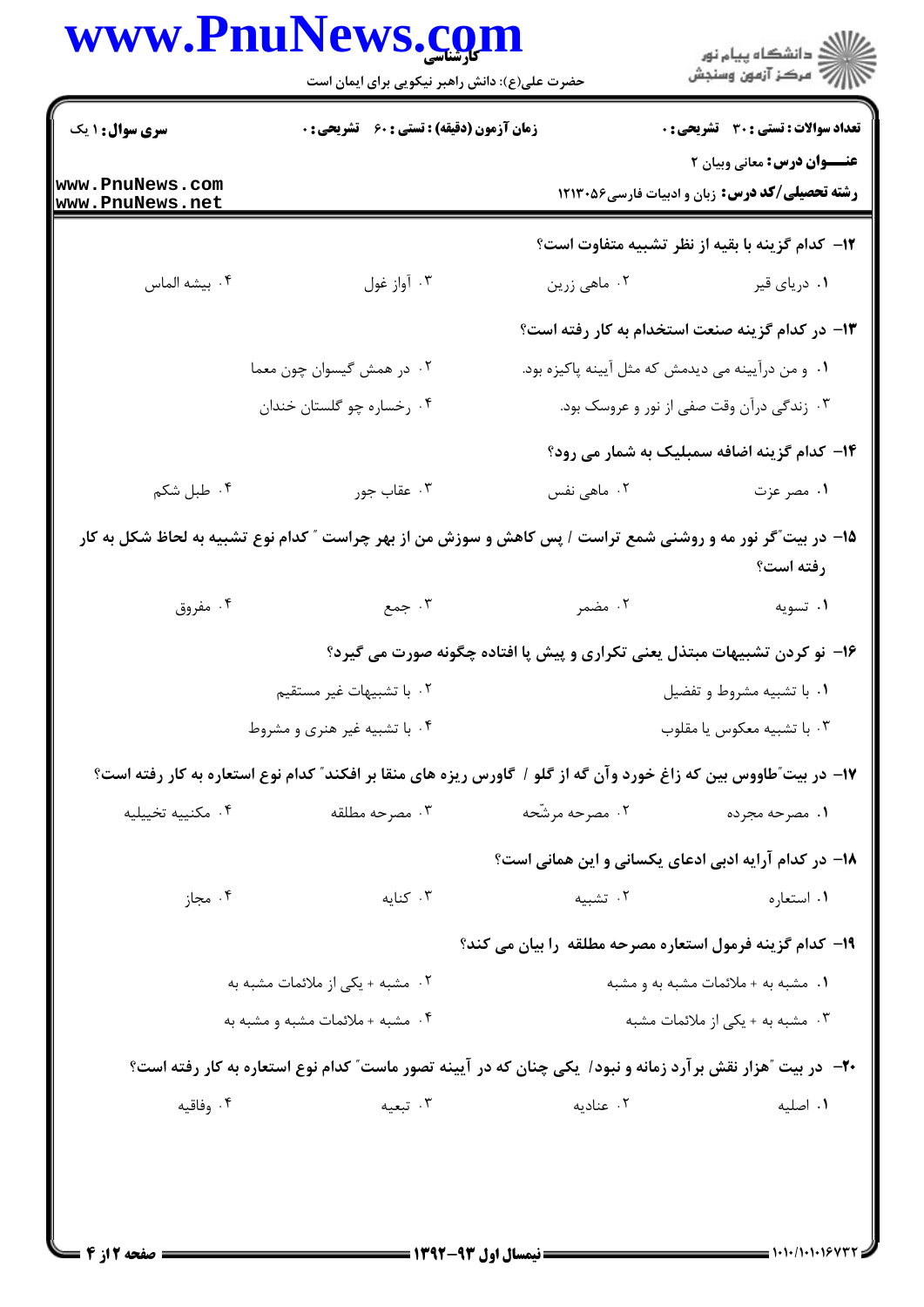| www.PnuNews.co                     | حضرت علی(ع): دانش راهبر نیکویی برای ایمان است      |                   | ڪ دانشڪاه پيام نور<br>پ <sup>ر</sup> مرڪز آزمون وسنڊش                                                                                            |
|------------------------------------|----------------------------------------------------|-------------------|--------------------------------------------------------------------------------------------------------------------------------------------------|
| <b>سری سوال : ۱ یک</b>             | <b>زمان آزمون (دقیقه) : تستی : 60 ٪ تشریحی : 0</b> |                   | <b>تعداد سوالات : تستی : 30 ٪ تشریحی : 0</b>                                                                                                     |
| www.PnuNews.com<br>www.PnuNews.net |                                                    |                   | <b>عنـــوان درس:</b> معانی وبیان ۲<br><b>رشته تحصیلی/کد درس:</b> زبان و ادبیات فارسی1۲۱۳۰۵۶                                                      |
|                                    |                                                    |                   | <b>۳۱</b> – در بیت ؒتیر باران سحر دارم سپر چون نفکند/ این کهن گرگ خشن بارانی از غوغای من ؒ تیر باران سحرداشتن استعاره از<br>چیست؟                |
| ۰۴ تیراندازی کردن                  | ۰۳ عمل بيهوده                                      | ۰۲ آه کشیدن       | ٠١. نهايت مهارت                                                                                                                                  |
|                                    |                                                    |                   | ۲۲– در بوف کور "زنبور طلایی" رمز و سمبل چیست؟                                                                                                    |
| ۰۴ ولی الله                        | ۰۳ شمش تبریزی                                      | ۰۲ عاشق           | ۰۱ روح عارف                                                                                                                                      |
|                                    |                                                    |                   | ۲۳- روایت کوتاهی که در آن شباهت های جزء به جزء بسیاری با یک اصل اخلاقی یا مذهبی دارد و از زبان پیامبران یا عارفان<br>شنیده شده است، چه نام دارد؟ |
| ۰۴ فابل                            | ۰۳ داستان - مثال                                   | ۰۲ اگزمپلوم       | ٠١. پارابل                                                                                                                                       |
|                                    |                                                    |                   | ۲۴- تشبیهی که درک وجه شبه آن در گرو آشنایی با اسطوره یا داستان باشد؛ چه نامیده می شود؟                                                           |
| ۰۴ تشبیه تمثیلی                    | ۰۳ تشبیه تلمیحی                                    | ۰۲ آرکی تایپ      | ٠١ تشبيه اساطيري                                                                                                                                 |
|                                    |                                                    |                   | ۲۵- آنیما در کمدی الهی دانته به چه نامی رخ می نماید؟                                                                                             |
| ۰۴ مفيستوفل                        | ۰۳ بئاتريس                                         | ۰۲ معشوق          | ۰۱ حوا                                                                                                                                           |
|                                    |                                                    |                   | ۲۶– در بیت ؒتبارک الله از آن آب سیر آتش فعل/ که با رکاب تو خاک است با عنانت هوا ؒ کدام نوع از کنایه به کار رفته است؟                             |
| ۰۴ کنایه از مصدر                   | ۰۳ کنايه از فعل                                    | ۰۲ کنایه از موصوف | ۰۱ کنایه از صفت                                                                                                                                  |
|                                    |                                                    |                   | <b>۲۷</b> - "کثیر الرماد" از نظر وضوح و خفا چه نوع کنایه ای به شمار می رود؟                                                                      |
| ۰۴ تعریض                           | ۰۳ تلويح                                           | ۰۲ رمز            | ۰۱ ایماء                                                                                                                                         |
|                                    |                                                    |                   | ۲۸- کدام عبارت در مورد کنایه صحیح به کار رفته است؟                                                                                               |
|                                    |                                                    |                   | ۰۱ کنایه همیشه به صورت عبارت و جمله نیست.                                                                                                        |
|                                    |                                                    |                   | ٠٢ در كنايه قرينه ي كه دال بر معناي ثانوي باشد؛ وجود دارد.                                                                                       |
|                                    |                                                    |                   | ۰۳ در کنایه قرائن معنوی است، اما قرائن صریح یا جلی نیستند.                                                                                       |
|                                    |                                                    |                   | ۰۴ شاعران همیشه کنایه را از زبان مردم اخذ می کنند.                                                                                               |
|                                    |                                                    |                   | ۲۹- در بیت ّبه لطف و سخن گرم رو مرد بود / ولی دیگدانش عجب سرد بود ّ کدام نوع کنایه به کار رفته است؟                                              |
|                                    | ۰۲ کنایه در مصدر - تلویح                           |                   | ٠١ كنايه در فعل-ايماء                                                                                                                            |
|                                    | ۰۴ کنایه در موصوف - تعریض                          |                   | ۰۳ کنایه در صفت- رمز                                                                                                                             |